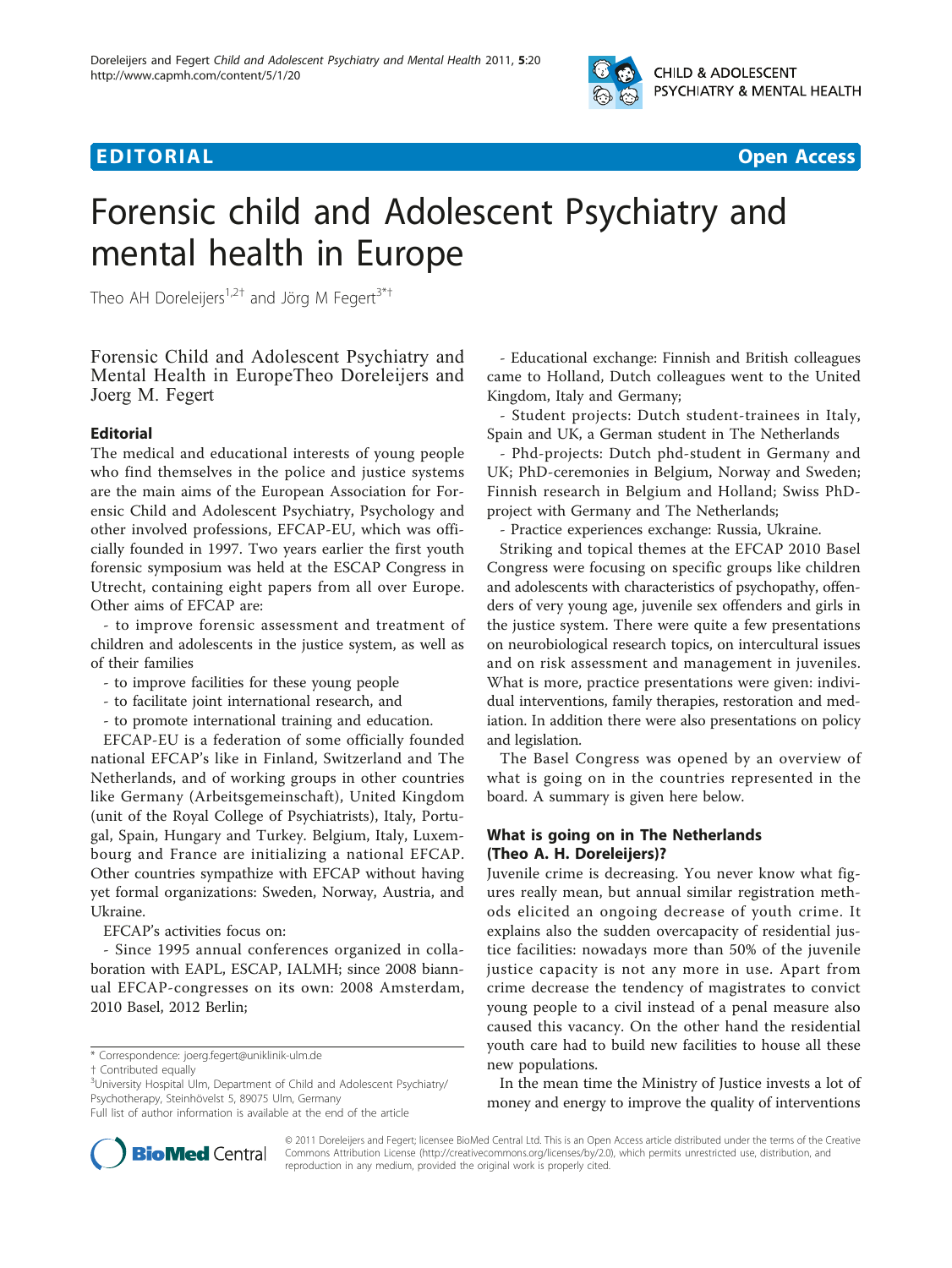offered to young people under its roofs. A Committee for the Approval of Justice Interventions was set up some years ago. In the future, only officially approved interventions will be financed. And, finally: much more research is carried out in the Justice field: epidemiological and longitudinal studies, intervention effect studies, and even studies using modern techniques like fMRI. The national science foundation funded the initiative for an Academic Working Place for Forensic Youth Care with one million Euro's (collaboration of the Leiden and Amsterdam Universities Child and Adolescent's departments with two Juvenile Justice Institutions).

The new government has planned (to be elaborated in the upcoming years) a new Adolescent Criminal Law for youths between 15 and 23 years of age. Everyone is curious about this initiative: is it going to help young people or just make the measures and punishments more restrictive?

# What is going on in Spain? (Josep Cornella)

After some successful conferences in Gerona, Valencia, Seville and Tarragona (2010) with forensic topics a 'Controversial Session' will be held on the accountability of minors at the Spanish Pediatric Association Congress in Valladolid (June 2011) and a comparable session at the Social Pediatric Congress in Granada (October 2011).

# What is going on in Germany? (Renate Schepker and Jörg M. Fegert)

In the South of Germany a first course was organized for a certificate in Forensic Assessment. The State of Bavaria decided to found a forensic unit for adolescents in Regensburg. In legislation, the Law on Secure Detention has to be revised (due to a sentence of the European Court in Brussels). The Bundesarbeitsgemeinschaft der Leitenden Ärzte, Untergruppe Maßregelvollzug (representing the adolescent forensic units in Germany) of the German Child and Adolescent Psychiatry Society was asked to join the debate.

At the moment there is a lot of public and political debate about sexual abuse in institutions in Germany. For the first time research into these issues has been set up. Further on, there are many (usual) discussions about migrant youth offenders and how to react appropriately upon them in court and in the pedagogical system. Much attention deserved school shootings like in Winnenden and related copycats [\[1](#page-3-0)].

# What is going on in Portugal? (Antonio Castro Fonseca)

After the sexual abuse cases came to the public, there is a much stronger sensibility (in the public and in the courts, etc) regarding the children's neglect and sexual abuse [[2,3\]](#page-3-0). A committee was founded for the protection

of minors, attracted to each local authority and the youth re-education centres have been reorganized, which has led to the closing of several of them.

There is a new law which says that the same crime of sexual abuse committed by the same individual against the same victim is considered as a single continued crime. And a new student/pupil status (Estatuto do Aluno) was set up that give more power and facilities to the head of the schools to act and punish pupils bad behaviour.

# What is going on in Italy? (Marco Zanoli & Giovanni Camerini)

In Italy there is still not a spread culture of clinical evaluation of risk and protective factors in youngsters and there's no general consensus about prevention-rehabilitation interventions. Evaluations are done by social services and minor justice centers using criteria that are more 'social' than clinical.

# What is going on in Finland? (Riittakerttu Kaltiala-Heino)

The two massacres by shooting in schools in 2007 and 2008 have resulted in great concerns about access to psychiatric care of young people. The Ministry of Welfare and Health has supported the development of flexible services for child and adolescent mental health and welfare services by financing the development of projects aiming to enhance early recognition, prevention and early treatment. Research is initiated to identify psychopathology in kids who have been brought to psychiatric services due to threats of school massacres

# What is going on in Russia? (Елена Дозорцева)

Within the last 3 years the number of juveniles in 62 penitentiary institutions was reduced from 10,7 (2007) to 6 (2009) thousand. The total number of crimes perpetrated by juveniles or with participation of juveniles decreased from 139 (2007) to 95 (2009) thousands.

There is no national separate system of juvenile justice, but in the Rostov region function four juvenile courts. In many other regions specialization of judges in the framework of general criminal courts is implemented. In some courts so called 'juvenile technologies' like restorative justice procedures are realized. The situation with social perception of juvenile justice has worsened in the course of the last two years due to an organized campaign of its opponents. However, in February 2011 a special resolution of the Supreme Court of Russian Federation declared individual approach to juvenile offenders, their re-socialization, protection of their rights and prevention of juvenile crimes as main principles of the courts dealing with juveniles. The resolution gives the detailed practical interpretation of the principles and instructions for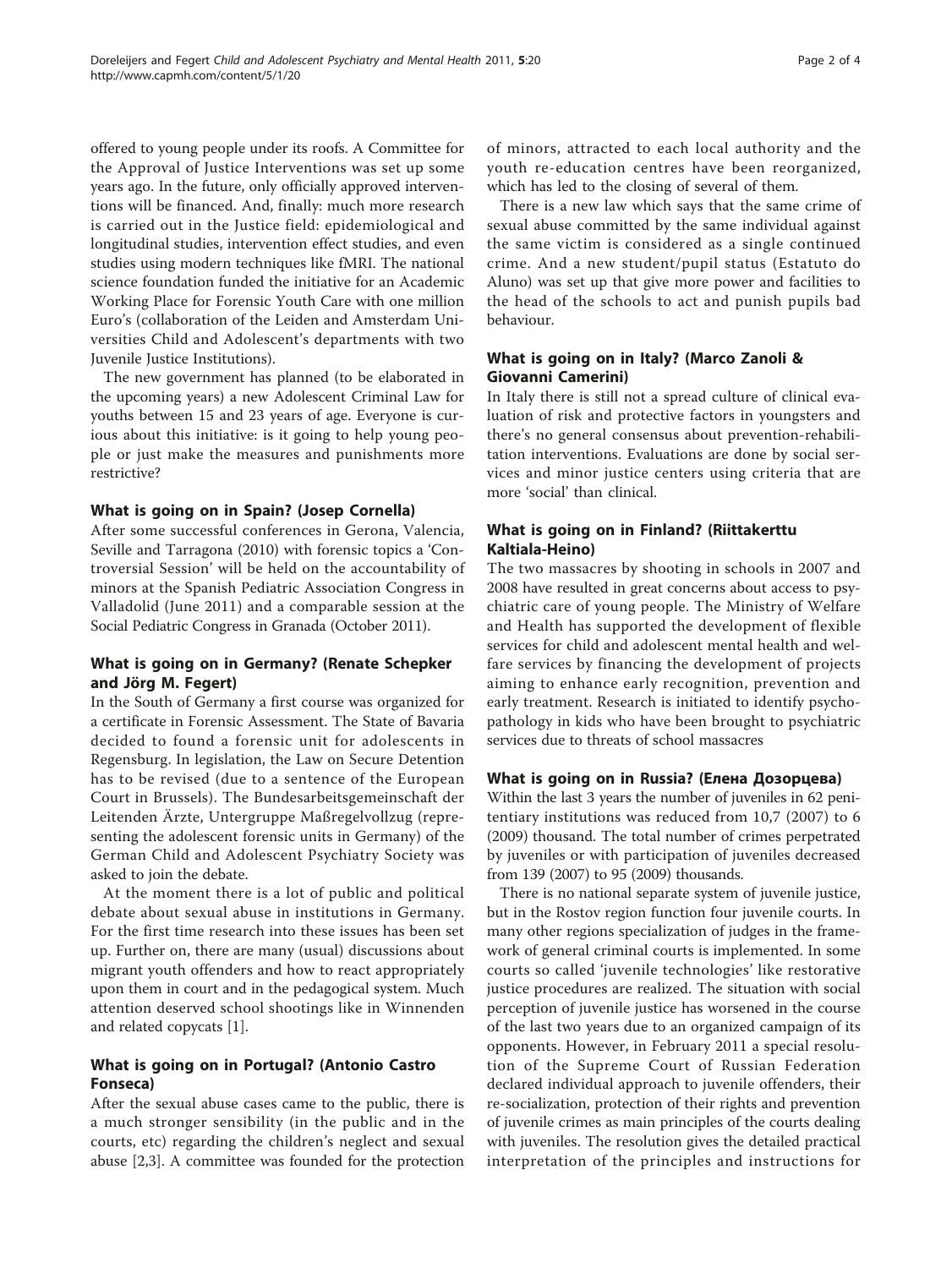judges and specialists. In 2009-2010 in Moscow 75 students graduated from the educational program 'Juvenile Forensic Psychology'. The total number of students at the moment is more than 150. In 2011 a new program

'Pedagogy and Psychology of Deviant Behaviour' will be

# What is going on in the United Kingdom? (Sue Bailey)

launched.

The establishment of Youth Offender Services has over this time led to much improved multi-agency services for offenders with mental-health problems. In particular the intensive wraparound services for those leaving custody have this year led to reduction in the number of young people in custody with an associated fall in juvenile offending and closure of some juvenile prison beds In the specific area of mental health Child and Adolescent Mental Health Service teams have now been embedded into every juvenile justice unit with special units for these adolescents with most challenging behaviour There are now 6 nationally commissioned adolescent psychiatric secure inpatient units, two of them for learning disabled kids. Despite challenging times adolescent forensic mental health in the UK is thriving with a renewed drive to have the age of criminal responsibility raised.

# What is going on in Switzerland? (Klaus Schmeck)

The first adolescent forensic inpatient unit in Basel will be opened next year. In Bern, Solothurn, St. Gallen, Geneva and Lausanne are smaller units as well. In the Swiss Society of Forensic Psychiatry there is a section of adolescent forensic psychiatry; a formal curriculum for the training in this subspecialty that is formally approved by the Swiss Medical Association has been started In Basel research with delinquent adolescents has been expanded to 62 institutions in all parts of Switzerland.

# What is going on in Belgium? (Dirk van West)

There are more closed facilities in Flandres and Wallony and there is a policy direction for 250 more places in adult facilities. Antwerp took a Functional Family Therapy Initiative; more exchange came up between child psychiatry and youth care. Shortly a Working Group on Forensic Psychiatry within the Flemish Society of Child and Adolescent Psychiatry was started.

#### What do we learn from all this information?

The main tendency to be observed is that in many countries mental health services are taking over the care for disordered juvenile delinquents which resulted in lower crime figures and in an overcapacity of places in the justice field. In the mean time America-like school shootings are taking over the floor in Europe which makes politicians cry for more serious punishment.

EFCAP has a main role in taking up this challenge, by performing adequate research, by international exchange of practice experiences and education, by showing politicians and policy makers what the problems really stand for, and by developing new interventions. EFCAP Berlin, March 7th to 9th 2012 ([http://www.efcap2012.de\)](http://www.efcap2012.de) will help us building a new future for these kids.

The articles in this special issue can also be considered as the result of the EFCAP 2010 conference in Basel, Switzerland. The article of Steiner et al. [[4\]](#page-3-0) examines the validity or usefulness of the categorization of aggressive behaviour in two subtypes: planned, instrumental, predatory (PIP) vs. reactive, affective, defensive, impulsive (RADI) aggression. The article therefore contributes to a better understanding of young offenders and presents implications for targeted psychopharmacological and other trauma specific interventions. Van Domburgh and colleagues [\[5](#page-3-0)] aimed at identifying risk factors for level of offending among children from different socio-economic status (SES) neighbourhoods and ethnic origins. The findings revealed that only few neighbourhood differences had an impact on individual and parental risk factors but individual and parental risk factors can differ between ethnic groups. The study of Veen and colleagues is the first one which examined [\[6](#page-3-0)] ethnic differences in the mother-son relationship of Moroccan and native Dutch incarcerated and non-incarcerated delinquent male adolescents in the Netherlands. The findings indicate that mother-son relationship types of incarcerated Moroccan adolescents and non-incarcerated Moroccan adolescents are rather comparable. The article of Doreleijers and colleagues [[7\]](#page-3-0) investigates the psychometric properties and the perceived usefulness of the Dutch: BAsis RaadsOnderzoek (BARO). The BARO is a first-line screening instrument and helps to identify psychiatric disorders, adverse environmental factors, and levels of (dys)function in adolescent offenders.

# 3rd EFCAP Congress in Berlin

This issue is to introduce some of the topics of next year's meeting of the European Association for Forensic Child and Adolescent Psychiatry, Psychology and other involved professions. As laid out, both authors are deeply involved with the aims and organization of this congress: Theo A. H. Doreleijers as the president of EFCAP and Jörg M. Fegert as next year's congress president. This congress will be held in Berlin, Germany, from 7 - 9 March 2012. As in Germany the legal framework defines a group of young adults that is dealt with in shared responsibility of adult psychiatrists as well as child and adolescents psychiatrists, we decided to focus on both groups: adolescents and young adults.

The main theme of the congress "Young Offenders and Victims - Forensic Psychiatry and Psychology in